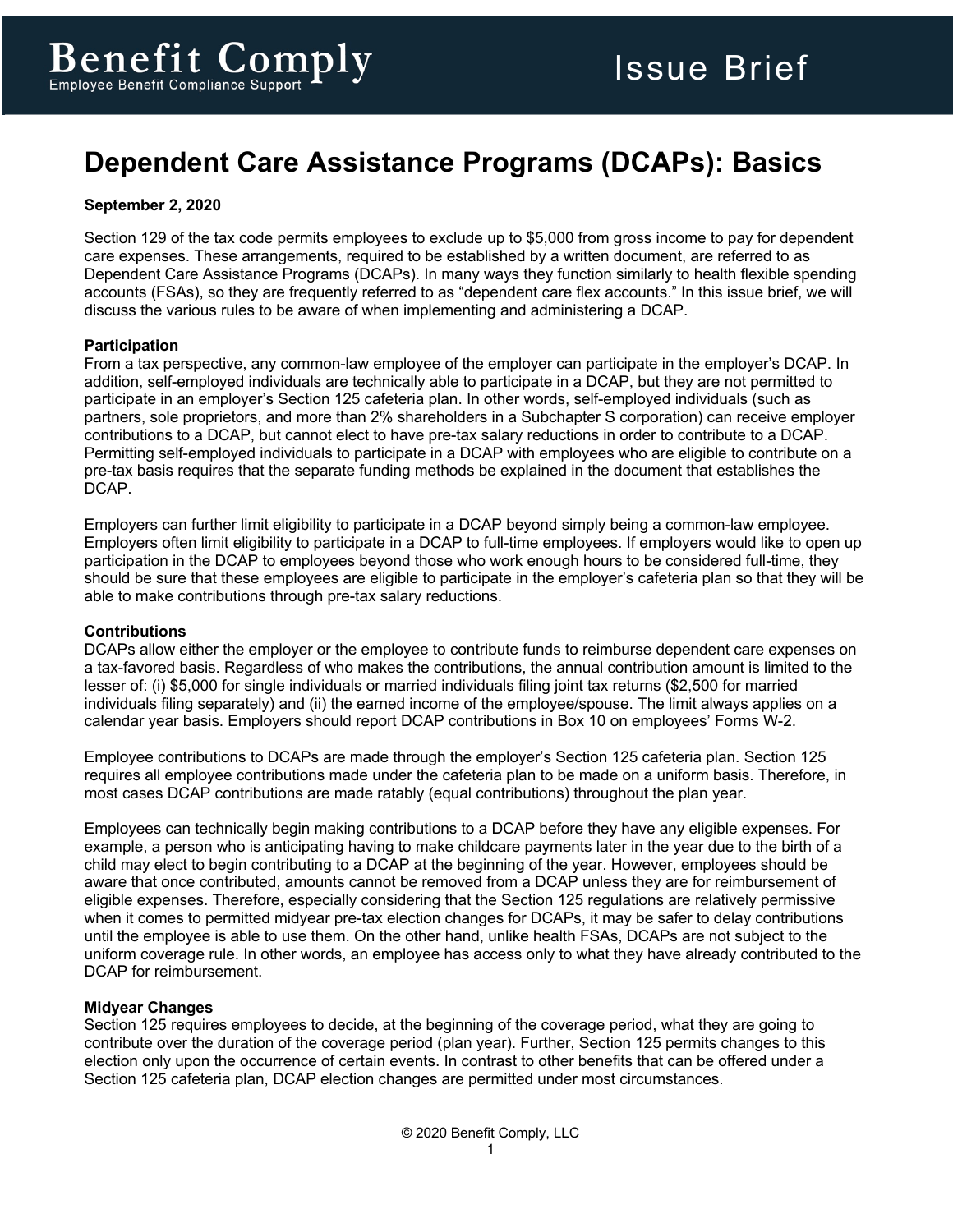Specifically, changes to DCAP elections are permitted when an employee experiences an event that affects the status of dependent care expenses under Section 129 of the tax code. If an employee experiences an event that is generally recognized under Section 125 that affects the employee's eligible DCAP expenses, the change is permitted. For example, if an employee's marriage affects the number of qualifying individuals for which the employee can submit DCAP expenses, a corresponding pre-tax election change would be permitted. In addition, if the employee experiences a change to the cost of child care, or changes childcare providers, a corresponding pre-tax election change would be permitted. (Keep in mind that employers can always design their Section 125 plans to permit changes in more limited circumstances than those permitted under the tax code.)

## **Eligible Expenses**

To benefit from a DCAP, an employee must both be eligible to participate and have eligible expenses to submit for reimbursement. Eligible expenses are for the care of a qualifying individual. That care must enable the employee, as well as the employee's spouse, to be gainfully employed. In addition, the expense cannot also be claimed under the Dependent Care Tax Credit.

## Qualifying Individual

An employee is permitted to submit care expenses under a DCAP only for "qualifying individuals."

Code §21(b)(1) includes three definitions for "qualifying individuals":

- 1. a dependent of the taxpayer who has not attained age 13;
- 2. a dependent of the taxpayer who is physically or mentally incapable of caring for himself or herself and who has the same principal place of abode as the taxpayer for more than one-half of such taxable year; or
- 3. the spouse of the taxpayer, if the spouse is physically or mentally incapable of caring for himself or herself and who has the same principal place of abode as the taxpayer for more than one-half of such taxable year.

If an employee is unsure as to whether an individual can be treated as a qualifying individual for DCAP purposes, they should be advised to discuss the issue with a tax advisor. Qualifying individuals can include individuals beyond the employee's children. However, in all cases, to be considered a qualifying individual, the individual has to have the same principal place of abode as the employee for more than one-half of the taxable year for which the employee is attempting to use the DCAP. Special rules apply in the case of parents who are not married, because the child will be a qualifying individual for only one of the parents (assuming the child is a qualifying individual for either).

# Gainfully Employed

Care expenses are eligible for reimbursement only if the care enables the employee and the employee's spouse to be gainfully employed or in active search of gainful employment. An expense does not necessarily enable a person to be gainfully employed in every situation in which an employee is in fact gainfully employed. In other words, care acquired for personal reasons is not considered care that enables an employee and their spouse to be gainfully employed. For example, an employee would not be permitted to submit babysitter expenses incurred while they go out to eat with their spouse to the employer's DCAP for reimbursement.

Both the employee and the employee's spouse must be either gainfully employed or actively searching for gainful employment to have any eligible DCAP expenses. For these purposes, both full-time and part-time employment can result in eligible DCAP expenses. However, employees working part-time are permitted to submit care expenses only for working days. However, if an employee is required to pay for a period that includes nonworking days, the employee can submit the entire expense for reimbursement. There is little guidance regarding what expenses will be reimbursed in the case of an employee or spouse actively searching for gainful employment. These expenses should be evaluated on a case-by-case basis according to the specific facts and circumstances of the situation to determine whether the expense is enabling the employee or spouse to be gainfully employed.

#### Eligible Care Arrangement

Expenses are eligible for reimbursement only if the primary purpose of the expense is to assure the individual's